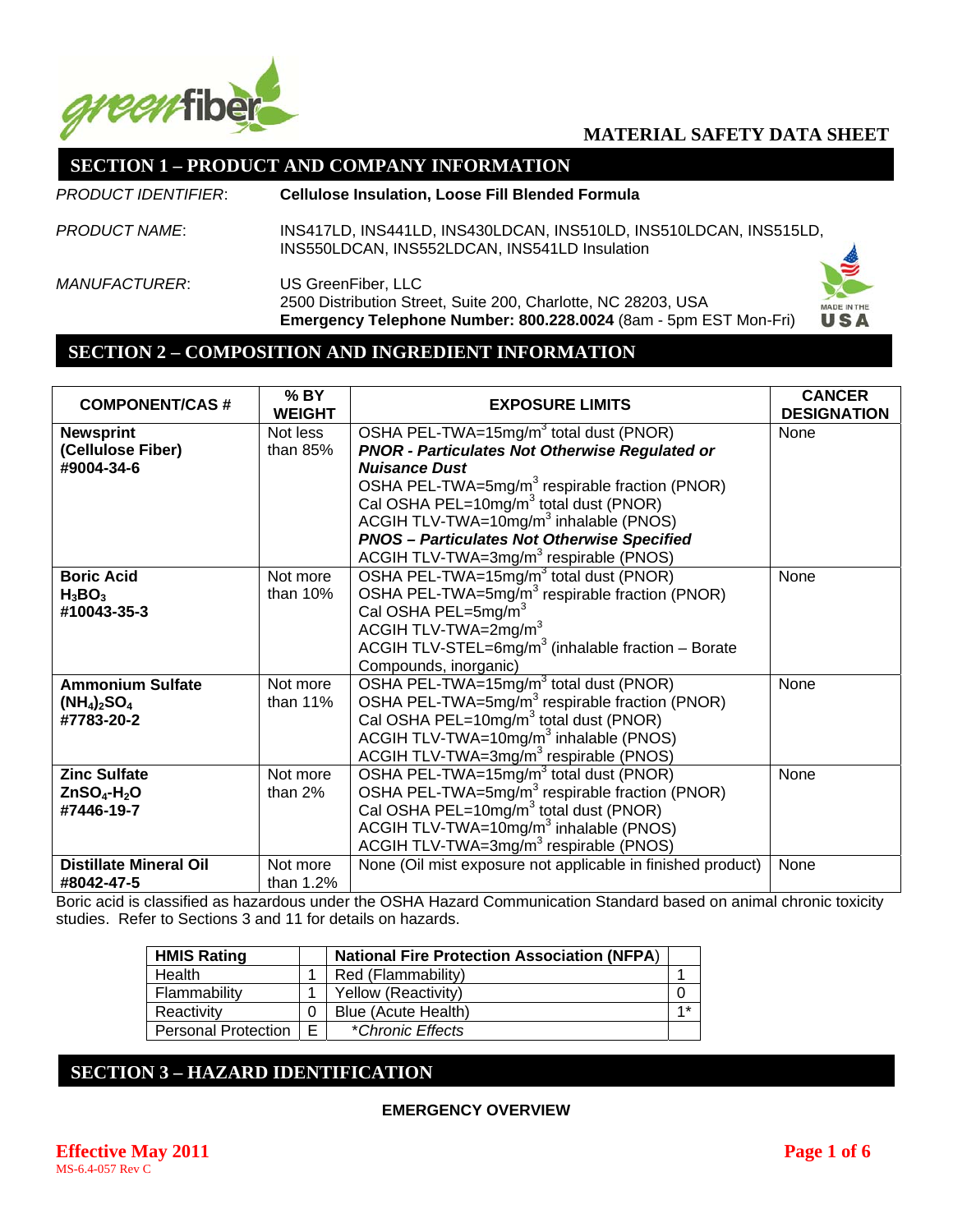

#### **Avoid extreme heat and open flame. May emit carbon monoxide gas, boric acid and other hazardous particulates during thermal decomposition**. This product is a finely divided, light gray / brown material with no perceptible odor. It presents no unusual hazard if involved in a fire.

| <b>Physical Characteristics</b> |                        |
|---------------------------------|------------------------|
| <b>Boiling Point (F)</b>        | Not applicable         |
| Vapor Pressure (mm Hg)          | Not applicable         |
| <b>Vapor Density</b>            | Not applicable         |
| <b>Solubility in Water</b>      | Insoluble; dispersible |
| Specific Gravity ( $H_2$ 0=1)   | Not applicable         |
| <b>Reactivity in Water</b>      | None                   |
| <b>Melting Point</b>            | Not applicable         |

| <b>Potential Health Effects</b> |                                                                                    |
|---------------------------------|------------------------------------------------------------------------------------|
| <b>Inhalation</b>               | Slightly irritating to upper respiratory system. Persons with respiratory problems |
|                                 | should avoid breathing dust.                                                       |
| <b>Eyes</b>                     | Slight irritant. In case of eye contact, flush with water.                         |
| Ingestion                       | Small amounts are not likely to cause harm. Ingestion of large amounts may cause   |
|                                 | rash, diarrhea, nausea.                                                            |
| <b>Skin</b>                     | Does not normally irritate skin. In case of broken skin, wear gloves and wash dust |
|                                 | from skin with soap and plenty of water. Large amounts absorbed into bloodstream   |
|                                 | may cause rash, skin peeling, diarrhea, nausea, dizziness.                         |
| Acute                           | Not anticipated as discussed above.                                                |
| <b>Chronic</b>                  | None.                                                                              |
| <b>Cancer</b>                   | Neither the end product nor any of its components.                                 |

## **SECTION 4 –FIRST AID**

| <b>Eyes</b>                  | For dust exposure, immediately flush eyes with plenty of water for at least 15 minutes. Seek medical<br>attention if irritation persists.              |
|------------------------------|--------------------------------------------------------------------------------------------------------------------------------------------------------|
| <b>Skin</b>                  | If skin is exposed, wash with soap and large amounts of water. If irritation persists, seek medical<br>attention.                                      |
| <b>Inhalation</b>            | If irritation or difficulty in breathing occurs, remove to fresh air. Seek medical attention if condition<br>persists.                                 |
| Ingestion                    | Symptoms may include diarrhea, nausea and vomiting. Seek medical attention if material was<br>ingested and symptoms occur.                             |
| Note to<br><b>Physicians</b> | Exposure to dust may aggravate symptoms of persons with pre-existing respiratory tract conditions<br>and may cause skin and gastrointestinal symptoms. |

# **SECTION 5 – FIRE FIGHTING MEASURES**

| <b>Flash Point</b> | Not applicable                                                                                 |
|--------------------|------------------------------------------------------------------------------------------------|
| (Method Used)      |                                                                                                |
| <b>Combustible</b> | Material may decompose on contact with extreme temperatures and open flames.                   |
| <b>Flammable</b>   | LEL: Not applicable UEL: Not applicable                                                        |
| Limits             |                                                                                                |
| Autoignition       | Not determined                                                                                 |
| <b>Temperature</b> |                                                                                                |
| <b>Explosion</b>   | None expected for product based on particle size. Note: Airborne concentrations of combustible |
| Hazard             | dust, when combined with an ignition source, can create an explosion hazard if the dust        |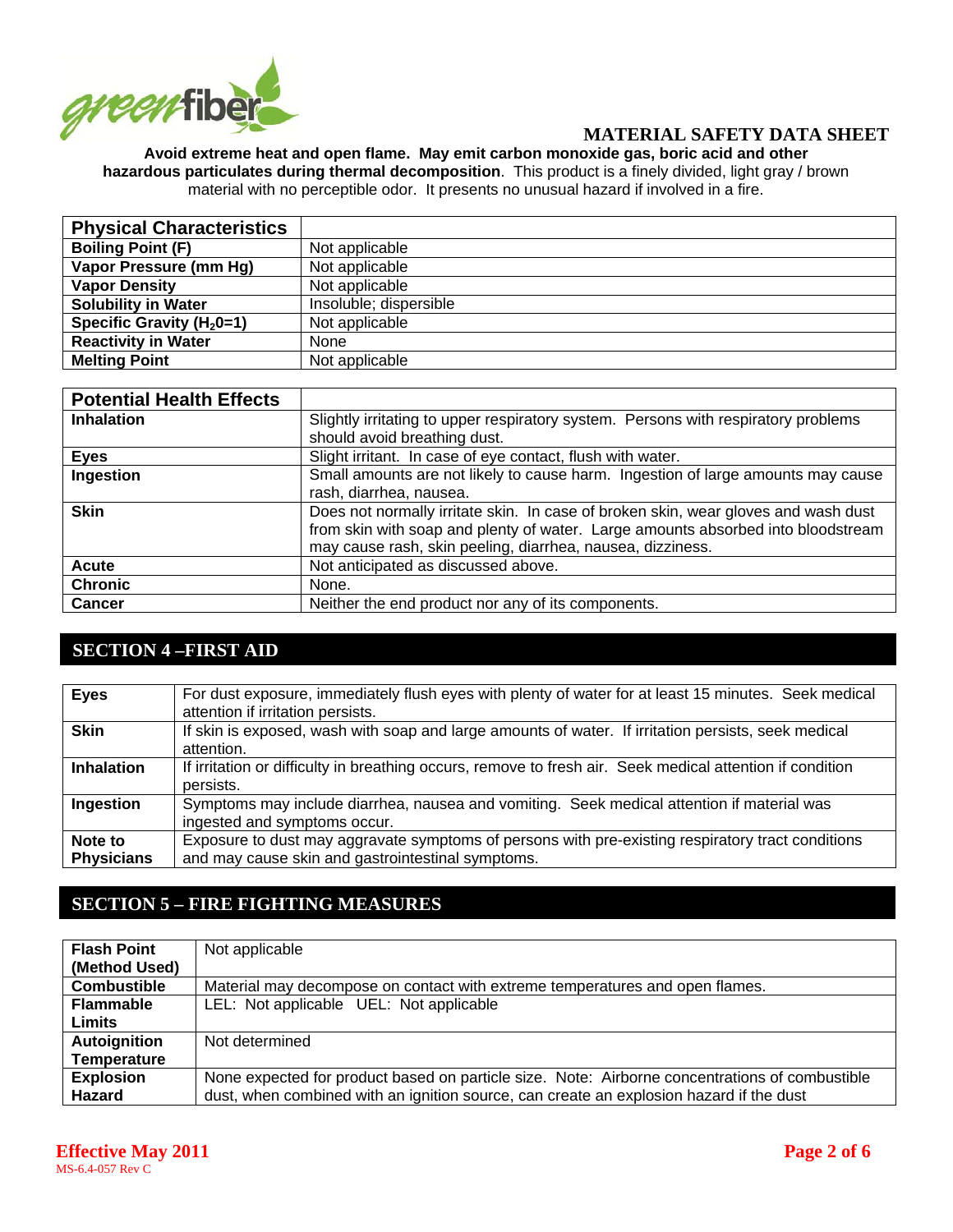

|                                             | concentration exceeds 15 mg/m <sup>3</sup> .                                                                                                                                                                                                                                                                                                                                                                |
|---------------------------------------------|-------------------------------------------------------------------------------------------------------------------------------------------------------------------------------------------------------------------------------------------------------------------------------------------------------------------------------------------------------------------------------------------------------------|
| <b>Extinguishing</b>                        | Water, dry chemical and other agents rated for a wood fire (Type A fire). Use Type A rated                                                                                                                                                                                                                                                                                                                  |
| Media                                       | extinguisher.                                                                                                                                                                                                                                                                                                                                                                                               |
| <b>Fire Fighting</b><br><b>Instructions</b> | Evacuate the area and notify the fire department. If possible, isolate the fire by moving other<br>combustible materials. If the fire is small, use a hose-line or extinguisher rated for a Type A fire. If<br>possible, dike and collect water used to fight fires. Fire-fighters should wear normal protective<br>equipment (full bunker gear) and positive-pressure, self-contained breathing apparatus. |

### **SECTION 6 – ACCIDENTAL RELEASE MEASURES**

Contains water-soluble inorganic mineral salts which may damage trees or vegetation exposed to large quantities. **Land**: shovel, sweep or vacuum product. Place in disposal container. Avoid bodies of water. **Water**: large quantities may cause localized contamination of surrounding waters depending on the quantity spilled. At high concentrations may damage localized vegetation, fish and other aquatic life. This product is a non-hazardous waste when spilled or disposed of as defined in the Resource Conservation and Recovery Act (RCRA) regulations (40 CFR 261). Refer to regulatory information in Section 15 for additional information regarding EPA and California regulations.

## **SECTION 7 – HANDLING AND STORAGE**

| General                    | No special handling is required. Storage of sealed bags in a dry, indoor location is<br>recommended. To maintain product integrity, handle on a "first-in-first-out" basis. Use good<br>housekeeping and engineering controls so that dust levels are below the exposure limits listed<br>in Section 2. |
|----------------------------|---------------------------------------------------------------------------------------------------------------------------------------------------------------------------------------------------------------------------------------------------------------------------------------------------------|
| <b>Storage</b>             | Ambient                                                                                                                                                                                                                                                                                                 |
| <b>Temperature</b>         |                                                                                                                                                                                                                                                                                                         |
| <b>Storage Pressure</b>    | Atmospheric                                                                                                                                                                                                                                                                                             |
| <b>Special Sensitivity</b> | None                                                                                                                                                                                                                                                                                                    |

## **SECTION 8 – EXPOSURE CONTROLS AND PERSONAL PROTECTION**

| <b>General Exposure Controls</b> | No specific controls are needed. Use standard good housekeeping practices and<br>engineering controls to minimize nuisance levels.                               |
|----------------------------------|------------------------------------------------------------------------------------------------------------------------------------------------------------------|
| <b>Respiratory Protection</b>    | If housekeeping and engineering controls do not maintain nuisance levels below<br>regulatory limits or dust concentration is unknown, use a NIOSH-approved mask. |
| <b>Eye Protection</b>            | Wear ANSI-approved eye protection if environment is excessively dusty.                                                                                           |
| <b>Hand Protection</b>           | If skin is broken or sensitive, use gloves                                                                                                                       |
| <b>Other Protective Clothing</b> | None                                                                                                                                                             |
| <b>Ventilation</b>               | Normal and adequate ventilation                                                                                                                                  |
| <b>Work/Hygienic Practices</b>   | Standard hygienic practices                                                                                                                                      |
| <b>Occupational Exposure</b>     | This product is listed/regulated by OSHA and Cal/OSHA as "Particulates Not                                                                                       |
| Limits                           | Otherwise Regulated" or "Nuisance Dust." This product is list by ACGIH as<br>"Particulates Not Otherwise Specified."                                             |

### **SECTION 9 – PHYSICAL AND CHEMICAL PROPERTIES**

| Appearance            | / Brown, odorless fiber<br>Grav / | <b>Boiling/Melting Point</b> | Not applicable                               |
|-----------------------|-----------------------------------|------------------------------|----------------------------------------------|
| <b>Bulk Density</b>   | 9 lb/ft <sup>3</sup> compressed   | <b>Flash Point</b>           | Not applicable                               |
| <b>Vapor Pressure</b> | Negligible $@$ 20 $^{\circ}$ C    | рH                           | $\leq$ 8.2 (2.0% suspension @ 25 $\degree$ C |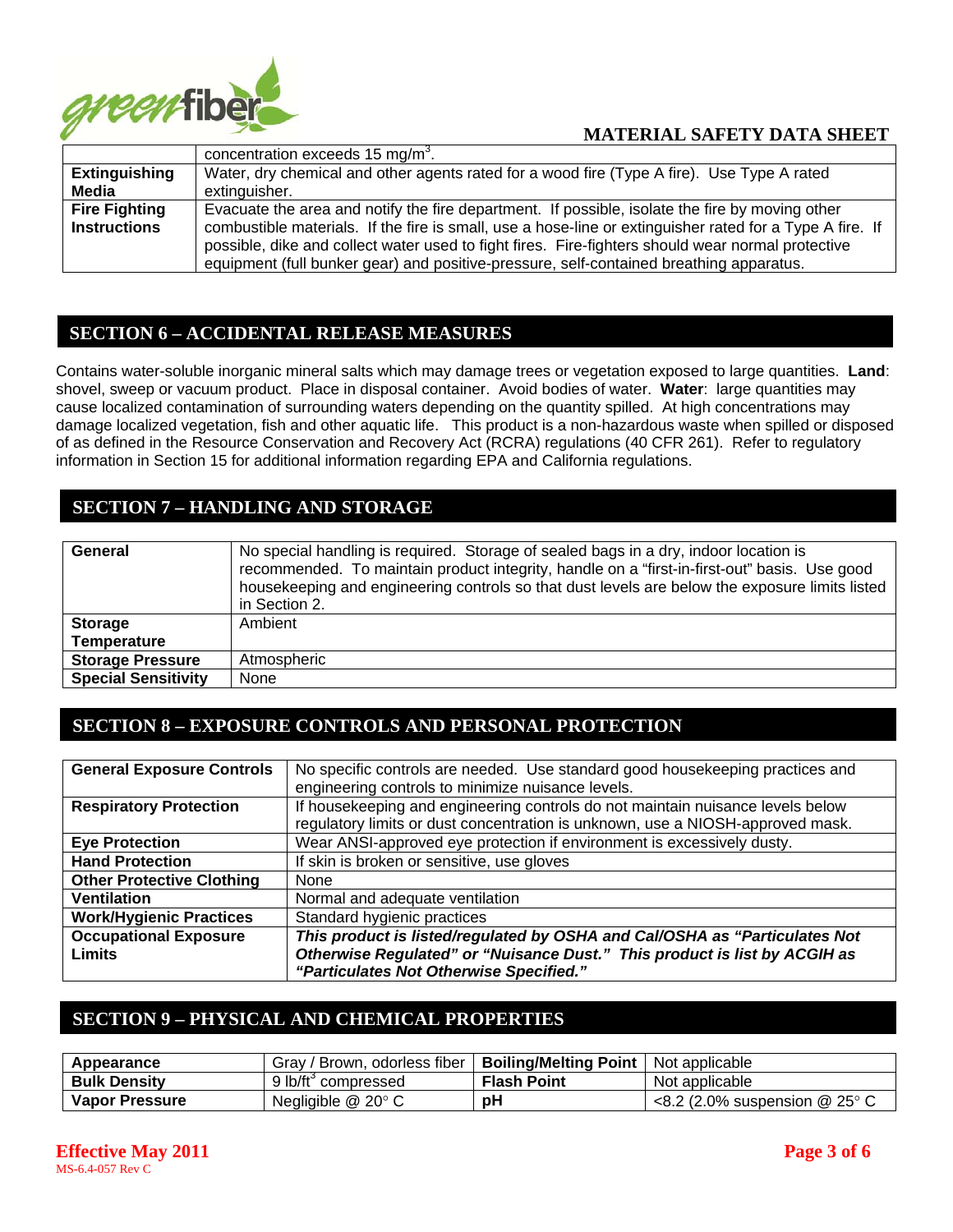

**Solubility in Water** | Product is not soluble | Viscosity | Not applicable

## **SECTION 10 – STABILITY AND REACTIVITY**

**Stability**: Stable **Hazardous Decomposition Products**: None

**Hazardous Polymerization**: Will not occur

**Conditions and Materials to Avoid**: Reaction with strong reducing agents such as metal hydrides or alkali metals will generate hydrogen gas which could create an explosive hazard. Keep away from strong oxidizers, such as concentrated nitric acid, hydrogen peroxide and chlorine.

# **SECTION 11 – TOXICOLOGICAL INFORMATION**

### **BORIC ACID**

| Eye                 | Draize test in rabbits produced mild eye irritation effects. No adverse eye effects anticipated.                                      |
|---------------------|---------------------------------------------------------------------------------------------------------------------------------------|
| <b>Skin</b>         | Low acute dermal toxicity, LD50 in rabbits is greater than 2,000 mg/kg of body weight. Boric Acid is<br>poorly absorbed through skin. |
| Ingestion           | Low acute oral toxicity, LD50 in rates is 3,500 to 4,100 mg/kg of body weight                                                         |
| <b>Inhalation</b>   | Low acute inhalation toxicity; LC50 in rates is greater than 2.0 mg/L (or $q/m3$ ).                                                   |
| Reproduction        | Animal feeding studies in rat, mouse, and dog, at high doses, have demonstrated effects on fertility.                                 |
| <b>Mutagenicity</b> | No mutagenic activity was observed for boric acid in a battery of short-term mutagenicity assays.                                     |

| <b>AMMONIUM SULFATE</b> |                                                                                        |  |
|-------------------------|----------------------------------------------------------------------------------------|--|
| Eye                     | None listed                                                                            |  |
| <b>Skin</b>             | None listed                                                                            |  |
| Ingestion               | TDLo, oral, human, 1500 mg/kg, diarrhea, nausea, vomiting, LD50, oral, rat, 2840 mg/kg |  |
| <b>Inhalation</b>       | None reported                                                                          |  |
| <b>Subchronic</b>       | None reported                                                                          |  |
| <b>Chronic</b>          | None reported                                                                          |  |
| <b>Teratology</b>       | None reported                                                                          |  |
| <b>Reproduction</b>     | None reported                                                                          |  |
| <b>Mutagenicity</b>     | None reported                                                                          |  |

| <b>ZINC SULFATE</b> |                                                |  |
|---------------------|------------------------------------------------|--|
| Eye                 | Dose-420 ug; moderate (rabbit)                 |  |
| Acute               | LD 50: 1710 mg/kg, oral, rat                   |  |
| <b>Exposure</b>     | LD 50: 245 mg/kg, oral, mouse                  |  |
| <b>Chronic</b>      | No known ingestion reaction anticipated        |  |
| Teratology          | May cause inhalation reflex brochoconstruction |  |

# **SECTION 12 – ECOLOGICAL INFORMATION**

| <b>BORIC ACID</b>                          |                                                                                                                                                                                                        |  |  |  |
|--------------------------------------------|--------------------------------------------------------------------------------------------------------------------------------------------------------------------------------------------------------|--|--|--|
| <b>Ecotoxicity</b>                         | Daphnia magna, 48-hr LC50=133 mg B/L. Trout, 32-day LC50=100 mg B/L                                                                                                                                    |  |  |  |
| <b>Chemical Fate</b><br><b>Information</b> | Boron is naturally occurring and ubiquitous in the environment. Boric Acid decomposes<br>in the environment to natural borate. Boric Acid is soluble in water and is leachable<br>through normal soil. |  |  |  |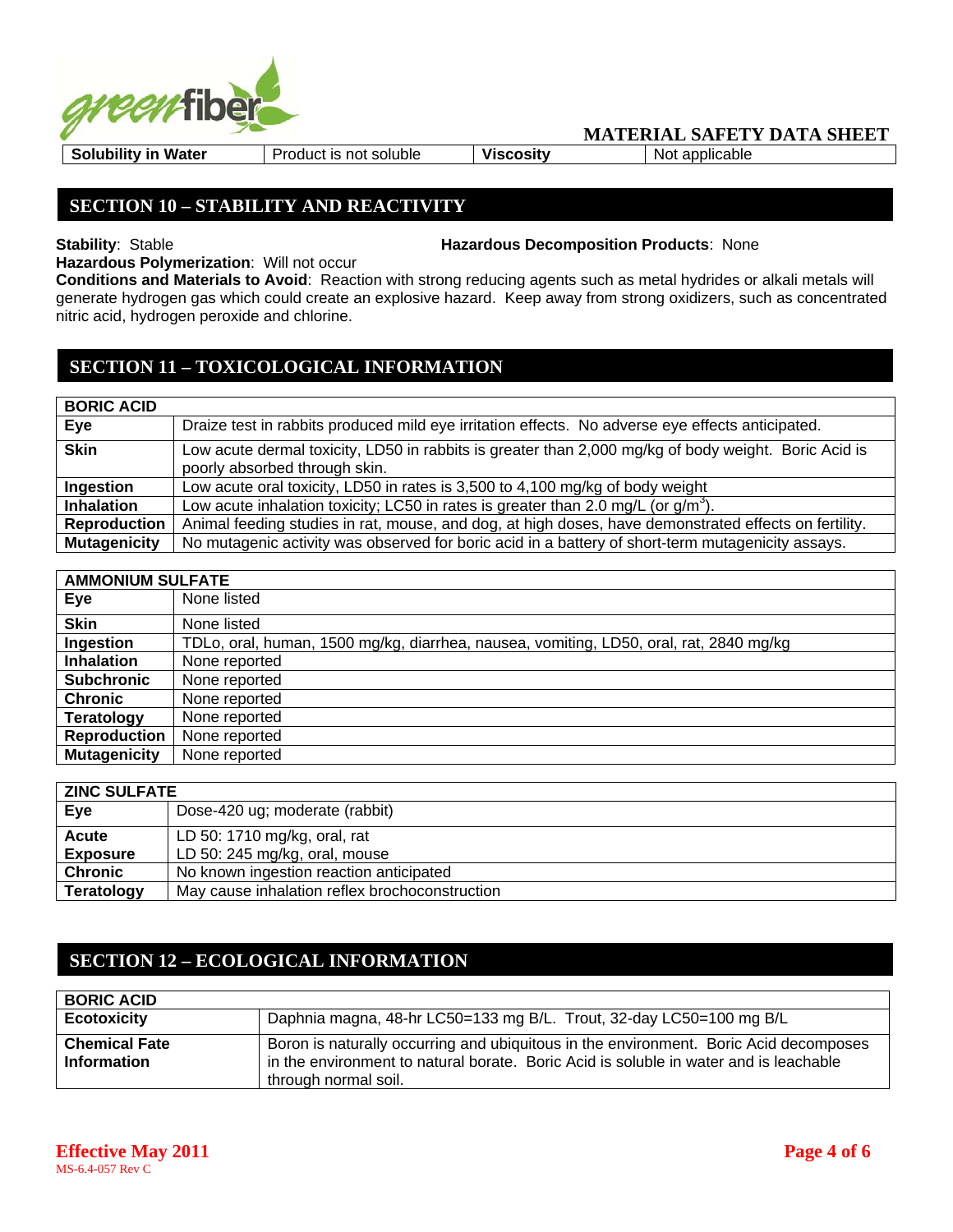

| <b>AMMONIUM SULFATE</b> |                                   |  |
|-------------------------|-----------------------------------|--|
| <b>Ecotoxicity</b>      | TLm, Daphnia magna, 423 mg/L/24H. |  |
| <b>Chemical Fate</b>    | Not listed.                       |  |
| <b>Information</b>      |                                   |  |
|                         |                                   |  |

| <b>ZINC SULFATE</b>  |                                                                                       |  |  |
|----------------------|---------------------------------------------------------------------------------------|--|--|
| <b>Ecotoxicity</b>   | LC 50 rainbow trout: 4.76 MG/L/48 HR, hard water / continuous flow conditions         |  |  |
|                      | LC 50 rainbow trout: 4.6 ppm/96 hr/fresh water / conditions of bioassay not specified |  |  |
| <b>Chemical Fate</b> | No data available for degradability, Log Bioconcentration Factor or Log Octanol/Water |  |  |
| <b>Information</b>   | partition coefficient                                                                 |  |  |

#### **SECTION 13 – DISPOSAL CONSIDERATIONS**

Dispose as a non-hazardous waste.

#### **SECTION 14 – TRANSPORT INFORMATION**

May be shipped normally as a non-hazardous material.

#### **SECTION 15 – REGULATORY INFORMATION**

**Superfund**: CERCLA/SARA. This product is not listed under the Comprehensive Environmental Response Compensation and Liability Act(CERCLA) or its 1986 amendments, the Superfund Amendments and Reauthorization Act (SARA), including substances listed under Section 313 of SARA, Toxic Chemicals, 42 USC 11023, 40 CFR 372.65; Section 302 of SARA Extremely Hazardous Substances, 42 USC 11002, 40 CFR 355; or the CERCLA Hazardous Substances list, 42 USC 9604, 40 CFR 302.

**RCRA:** This product is not listed as a hazardous waste under any sections of the Resource Conservation and Recovery Act or regulations (40 CFR 261 et seq.).

**Safe Drinking Water Act:** This product is not regulated under the SDWA, 42 USC 300g-1, 40 CFR 141 et seq. Consult state and local regulations for possible water quality advisories regarding boron and ammonia. **California Proposition 65:** This product is not listed on any Proposition 65 lists of carcinogens or reproductive toxicants.

**OSHA Carcinogen:** Not listed.

**Clean Water Act (Federal Water Pollution Control Act):** 33 USC 1251 et seq.: This product is not itself a discharge covered by any water quality criteria of Section 304 of the CWA, 33 USC 1314. This product is not on the Section 307 List of Priority Pollutants, 33 USC 1317, 40 CFR 116. This product is not on the Section 311 List of Hazardous Substances, 33 USC 1321, 40 CFR 116.

**TSCA No.:** This product does not appear on the EPA TSCA inventory list. Ammonium sulfate and boric acid appear on the EPA TSCA inventory list under the CAS Nos. 7783-20-2 and 10043-35-3 respectively.

**OSHA/Cal/OSHA:** This MSDS document meets the requirements of both OSHA and Cal/OSHA hazard communication standards. Refer to Section 8 for regulatory exposure limits.

**IARC:** The International Agency for Research on Cancer (of the World Health Organization) does not list or categorize this product as a carcinogen.